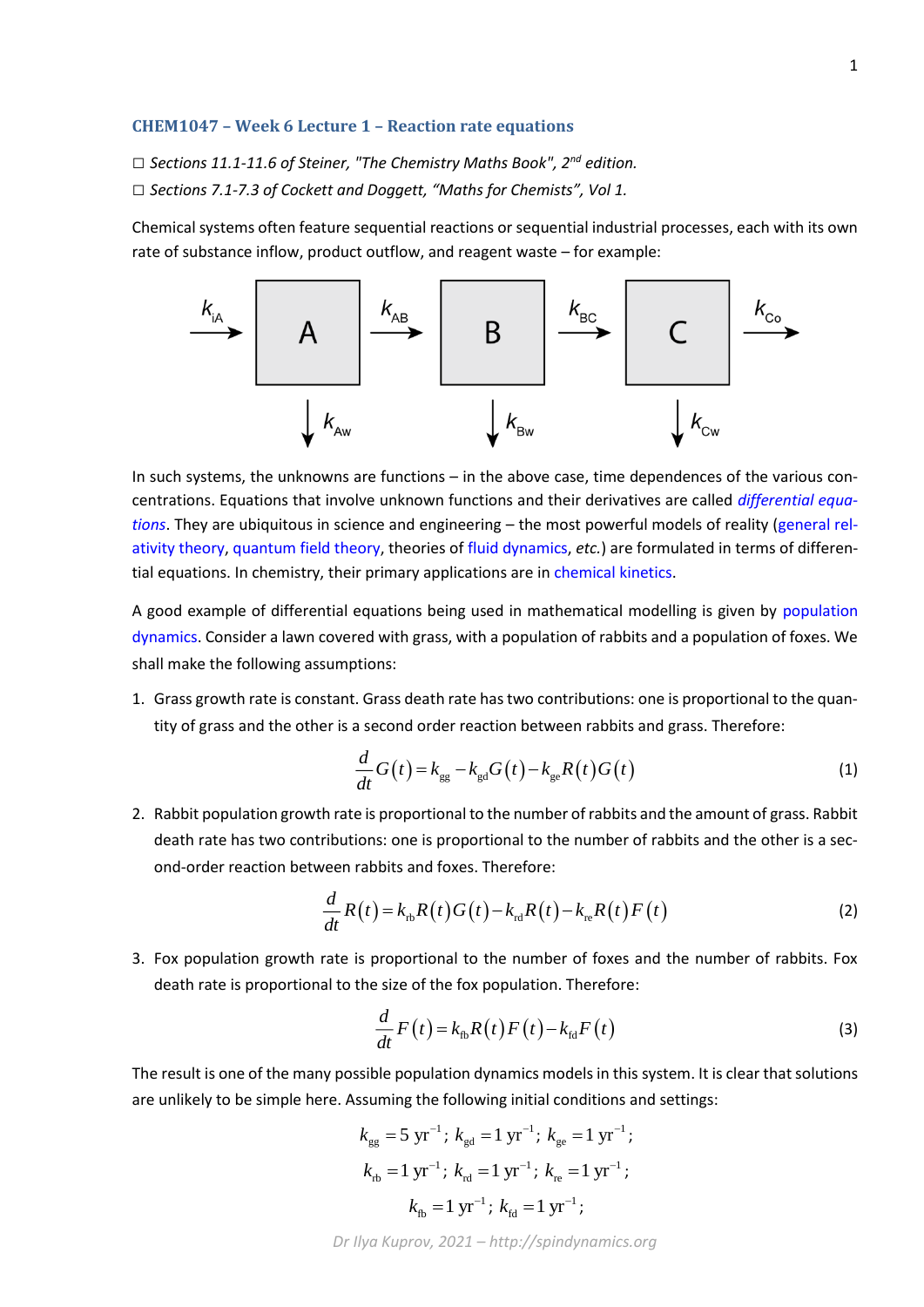we can fire up *Mathematica* and instruct it to solve the system numerically:



The solution shows complicated oscillatory behaviour; at some point the rabbits (yellow curve) nearly die out. When the equations are solved for an extended period of time, this system settles into the classical oscillating *[predator-prey dynamics](https://en.wikipedia.org/wiki/Lotka%E2%80%93Volterra_equations)*.

### **1. Differential equations, initial conditions, boundary conditions**

Differential equations are classified into *[ordinary differential equations](https://en.wikipedia.org/wiki/Ordinary_differential_equation)* (ODEs) that involve derivatives with respect to one variable only, for example time:

$$
\frac{dA(t)}{dt} = -kA(t) \qquad \qquad \text{[radioactive decay, first order kinetics]} \tag{4}
$$

and *[partial differential equations](https://en.wikipedia.org/wiki/Partial_differential_equation)* (PDEs) that involve derivatives with respect to multiple variables, *e.g.*:

$$
\frac{\partial \psi(x,t)}{\partial t} = -\frac{\hbar^2}{2m} \frac{\partial^2 \psi(x,t)}{\partial x^2}
$$
 [Schrödinger's equation for a free particle in 1D] (5)

The task of solving a differential equation consists in finding a function that satisfies it.

**Example 1**: demonstrate that 
$$
f(t) = \sin(\omega t)
$$
 satisfies the *wave equation*  $f''(t) = -\omega^2 f(t)$ .

A differential equation does not usually define the function uniquely. For example, the equation describing radioactive decay:

$$
\frac{dA(t)}{dt} = -kA(t) \tag{6}
$$

is satisfied by the following class of functions:

$$
A(t) = C \exp(-kt) \tag{7}
$$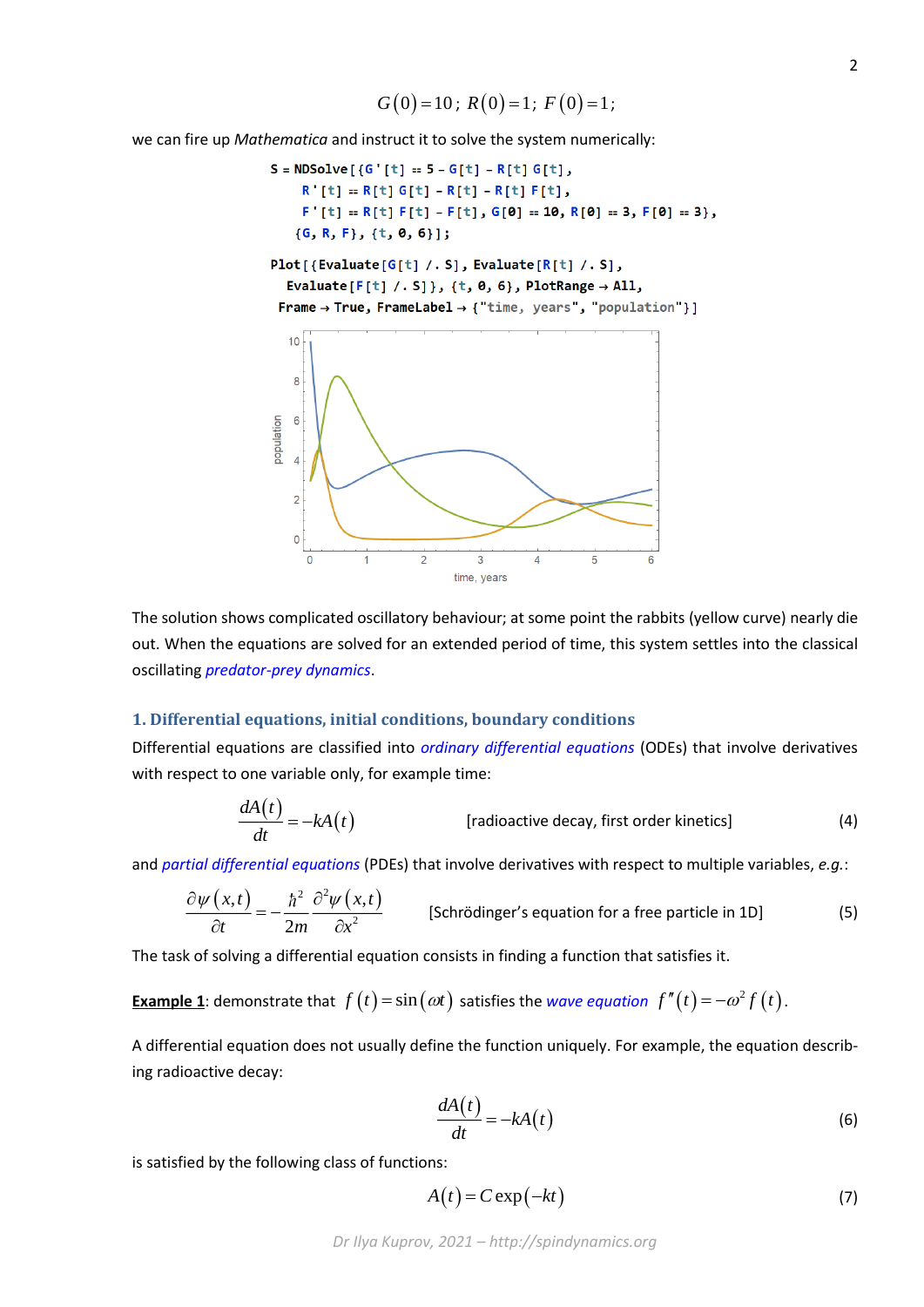where  $C$  is an arbitrary constant. To pin down the value of this constant, additional information must be provided. In the case of radioactive decay it is usually the amount of substance at time zero:

$$
A(0) = A_0 \qquad \Rightarrow \qquad A(t) = A_0 \exp(-kt) \tag{8}
$$

Additional information of this kind is called the *[initial condition](https://en.wikipedia.org/wiki/Initial_condition)*. If the information is provided at some other point, or in some other way, it is called the *[boundary condition](https://en.wikipedia.org/wiki/Boundary_value_problem)*.

**Example 2**: demonstrate that the function describing the  $2p<sub>Z</sub>$  orbital of the hydrogen atom

$$
\psi(r,\theta,\varphi) = \frac{r\cos\theta}{4\sqrt{2\pi}a_0^{5/2}}e^{-\frac{r}{2a_0}}, \qquad a_0 = \frac{4\pi\varepsilon_0\hbar^2}{m_e e^2}
$$
(9)

satisfies the following boundary condition:  $\lim_{r\to\infty}\Bigl[ \psi\bigl(r,\theta,\varphi\bigr)\Bigr]=0$  .

# **2. Solving linear first order ODEs**

Solving a differential equation requires bringing it into a form that allows integration, taking the indefinite integral, and using initial and / or boundary conditions to eliminate arbitrary coefficients. The recipe for first-order ODEs is roughly as follows:

1. Using appropriate transformations, bring the equation to the following form:

$$
g(y)dy = f(x)dx
$$
 (10)

- 2. Integrate both sides and note that a sum or difference of two unknown constants is a *single* unknown constant. The solution that contains this constant is called the *[general solution](https://en.wikipedia.org/wiki/Ordinary_differential_equation#Solutions)*.
- 3. Use the initial condition to determine the constant. The solution with all unknown constants eliminated is called the *[particular solution](https://en.wikipedia.org/wiki/Ordinary_differential_equation#Solutions)*.
- 4. Check the solution by substituting it back into the differential equation and the initial condition. If both are satisfied, the solution is correct.

**Example 3**: find the general solution of the equation

$$
\frac{dy}{dx} = x + 10\sin x \tag{11}
$$

and the particular solution for which  $y(0)$  =  $0$  .

#### Solution:

1. Multiplying by  $dx$  brings the equation into the separated form:

$$
dy = (x + 10\sin x) dx
$$
 (12)

2. Integrating both sides creates the general solution:

$$
\int dy = \int (x + 10\sin x) dx \quad \Rightarrow \quad y = \frac{x^2}{2} - 10\cos x + C \tag{13}
$$

3. Using the initial condition creates an algebraic equation for the constant *C* :

$$
0 = -10\cos(0) + C \quad \Rightarrow \quad C = 10 \tag{14}
$$

The particular solution therefore is: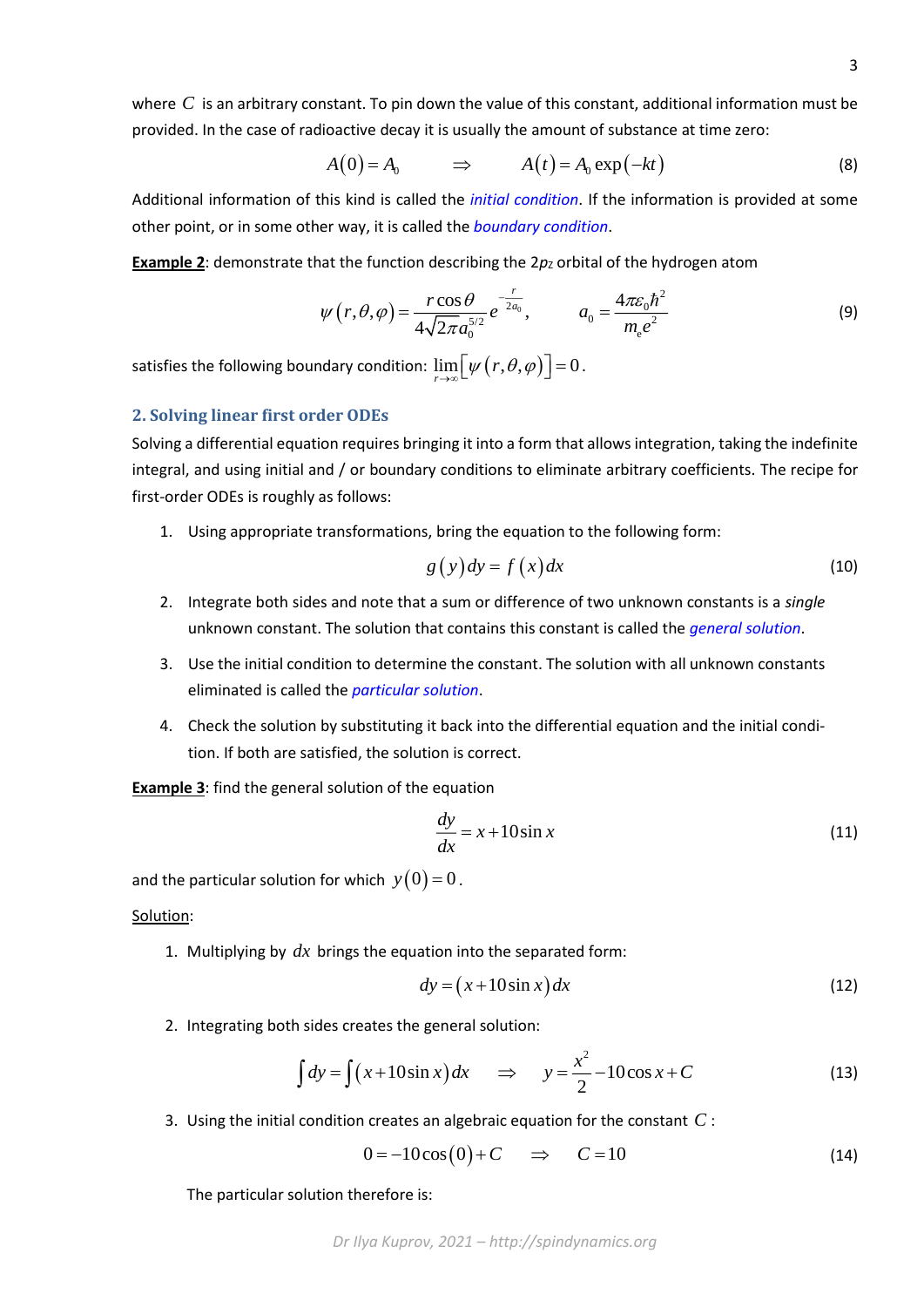$$
y = \frac{x^2}{2} - 10\cos x + 10\tag{15}
$$

4

4. Substituting Equation (15) back into Equation (11) and the initial condition confirms that it is the correct solution.

Not all first-order ODEs are instantly *[separable](https://en.wikipedia.org/wiki/Examples_of_differential_equations)* – considerable effort and skill may be required to bring an ODE into the form prescribed by Equation (10). Variable substitution is a common strategy.

**Example 4**: use  $u = y/x$  substitution to bring the following equation

$$
\frac{dy}{dx} = \frac{x+y}{x} \tag{16}
$$

into a separable form and find its general solution.

Solution:

1. The substitution function has the following differential:

$$
y = ux \Rightarrow dy = xdu + udx
$$
 (17)

2. After making the substitution, we obtain an equation where variables can be separated:

g the substitution, we obtain an equation where variables can be separated:  
\n
$$
\frac{xdu+udx}{dx} = 1+u \implies x\frac{du}{dx} + u = 1+u \implies du = \frac{1}{x}dx
$$
\n(18)

3. We can now solve that equation and perform the inverse substitution:

$$
u = \ln x + C \quad \Rightarrow \quad \frac{y}{x} = \ln x + C \quad \Rightarrow \quad y = x \ln x + Cx \tag{19}
$$

The result is the general solution of the original equation.

### **3. Steady state solutions to ODEs**

Many time-dependent processes in chemistry eventually reach an *[equilibrium state](https://en.wikipedia.org/wiki/Chemical_equilibrium)*: the situation when concentrations, masses and pressures stop changing because the quantities *arriving into* a particular chemical form and the quantities *departing from* that chemical form become equal. The reaction still proceeds in both directions, but without changes in concentrations. In this situation, the differential equations describing system dynamics, *e.g.*:

$$
\begin{cases}\n\frac{d[A]}{dt} = f_1([A],[B]) \\
\frac{d[B]}{dt} = f_2([A],[B])\n\end{cases}
$$
\n(20)

become algebraic equations because time derivatives of constant concentrations are zero:

$$
\begin{cases}\nf_1([A]_{\text{eq}}, [B]_{\text{eq}}) = 0 \\
f_2([A]_{\text{eq}}, [B]_{\text{eq}}) = 0\n\end{cases}
$$
\n(21)

Algebraic equations are easier to solve, and therefore the problem of finding the equilibrium state of the physical system is simpler than the problem of calculating its time dynamics.

*Dr Ilya Kuprov, 2021 – http://spindynamics.org*